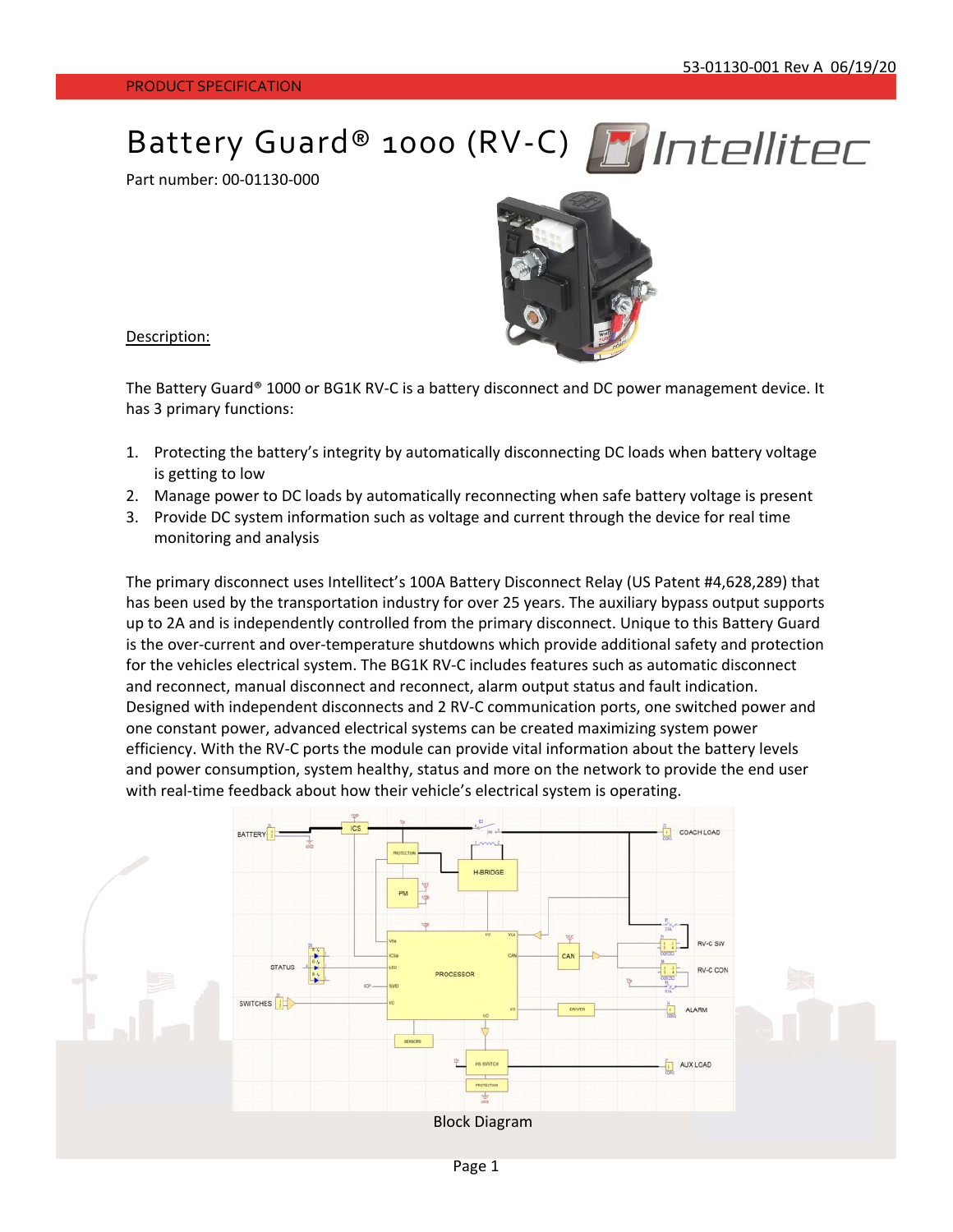**R** Intellitec

## PRODUCT SPECIFICATION

## Product Features



- Mechanically latching requires no current draw to maintain state
- Configurable parameters to work with all battery types
- Automatic low voltage disconnect and reconnect capability
- Inhibit feature to prevent unintended disconnects
- Disconnect and reconnect verification with automatic retry
- Low side switch input toggles between connected and disconnected state
- 300 mA high-side alarm output for indicating disconnected, reconnected, and low voltage state
- Industry standard connectors for easy installation
- Over Temperature Protection
- Ignition Proof
- 2 Amp Auxiliary disconnect bypass for critical loads with unique low voltage parameters
- Load current monitoring for both primary and auxiliary disconnects
- Dual RV-C Communication ports (1 switched voltage, 1 constant voltage)

| <b>Environmental Specifications</b> |                |           |                              |              |  |
|-------------------------------------|----------------|-----------|------------------------------|--------------|--|
| Operating temp:                     | $-20/50$ deg C |           | $(-24/122$ deg F)            |              |  |
| Storage temp:                       | $-40/85$ deg C |           | $(-40/185$ deg F)            |              |  |
| Intrusion Rating:                   | None           |           |                              |              |  |
| Agency approvals:                   | None           |           |                              |              |  |
| <b>Electrical Specifications</b>    | Unit           | Min       | Typ                          | Max          |  |
| Operating supply voltage            | $\vee$         | 9         | 12                           | 18           |  |
| Reverse supply voltage              | $\vee$         |           |                              | $-30$        |  |
| Quiescent Current Draw              | mA             |           |                              | $\mathbf{1}$ |  |
| <b>Operating Current Draw</b>       | mA             |           |                              | 10           |  |
| Logic Input Voltage                 | $\sf V$        | $\pmb{0}$ | 12                           | 18           |  |
| <b>Mechanical Specifications</b>    | Unit           |           | LxWxH                        |              |  |
| Housing:                            | Inch           |           | $3.0 \times 3.5 \times 3.75$ |              |  |
|                                     | mm             |           | 76.2 x 88.9 x 95.25          |              |  |
| Module Weight:                      | <b>OZ</b>      | 11.0      |                              |              |  |
|                                     | g              | 311.8     |                              |              |  |